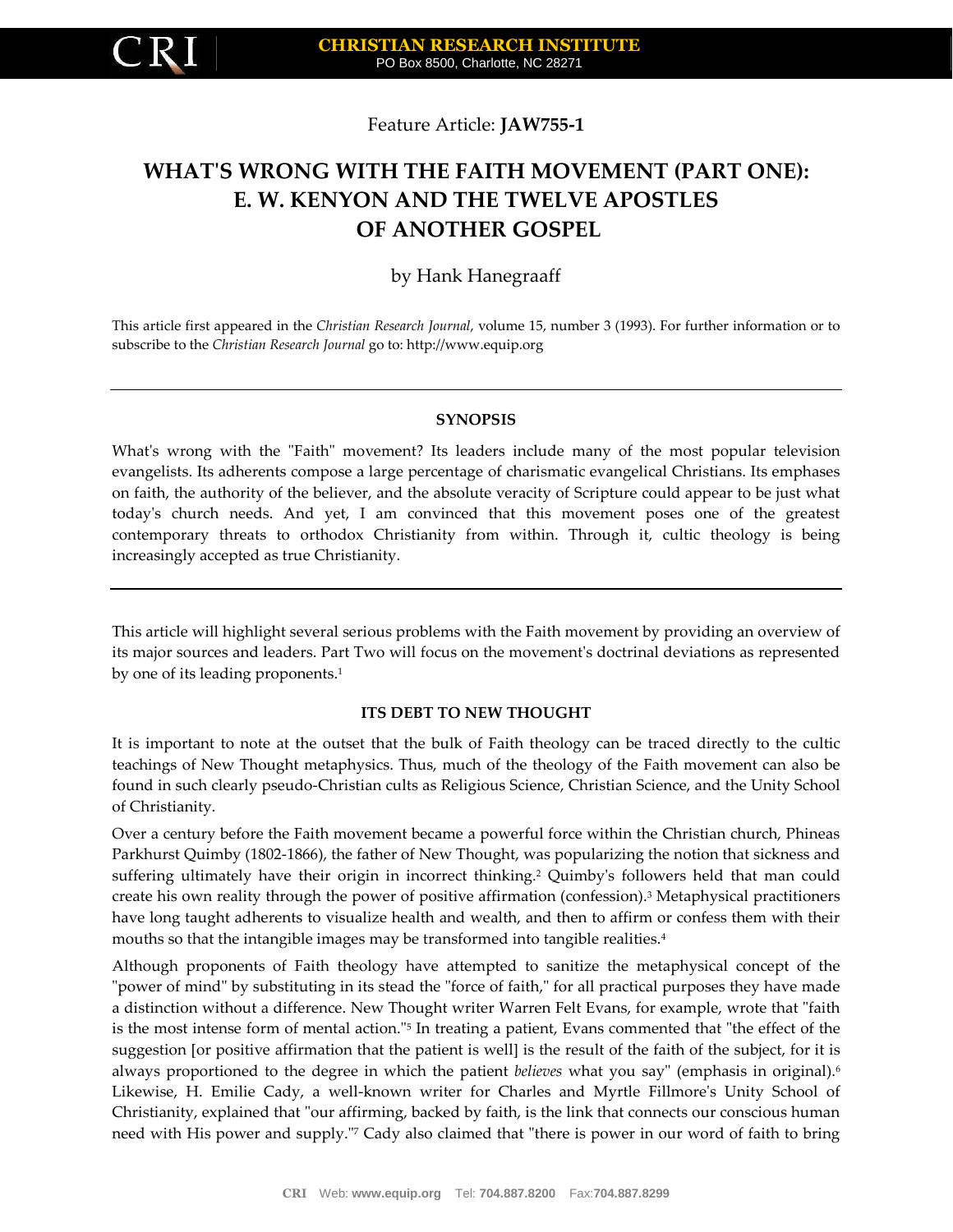all good things right into our everyday life."<sup>8</sup> Such statements strongly indicate that the distinction between the "mind" of metaphysics and the "faith" of Faith theology is nothing but a figment of the imagination.

#### **SUBSTANCE, STYLE, AND SCAMS**

There is no denying that much of Faith theology is derived directly from metaphysics. Some of the *substance, style,* and *scams* endemic to the movement, however, can be traced primarily to the teachings and practices of certain post-World War II faith healers and revivalists operating within Pentecostal circles.<sup>9</sup> With regard to *substance,* for example, both Kenneth Copeland and Kenneth Hagin point to T. L. Osborn and William Branham as true men of God who greatly influenced their lives and ministries. Of course, Osborn himself has consistently followed E. W. Kenyon's (*see* below) Scripture-twisting antics,<sup>10</sup> and Branham has (among other things) denounced the doctrine of the Trinity as coming directly from the Devil.<sup>11</sup>

Unfortunately, Hagin and Copeland are not alone in affirming Branham; Faith proponent Benny Hinn gives him a hearty "thumbs up" as well.<sup>12</sup> When it comes to *style,* however, Hinn gravitates more toward such faith healers as Aimee Semple McPherson and Kathryn Kuhlman. In addition, Hinn has given his endorsement to notorious revivalist A. A. Allen,<sup>13</sup> who was truly a huckster if there ever was one  $$ which brings us to our third "s," the *scams.*

Faith teachers such as Robert Tilton and his female counterpart, Marilyn Hickey, have copied many of the scams pioneered by Pentecostal preachers such as Oral Roberts and A. A. Allen. In fact, Tilton and Hickey have managed to exceed even their predecessors' outrageous ploys. This is hard to believe when one considers what sort of schemes they had to outdo.

Roberts, the reader may recall, is the man who claimed that Jesus appeared and told him God had chosen him to find the cure for cancer. In a lengthy appeal, Roberts avowed that the Lord told him, "I would not have had you and your partners build the 20-story research tower unless I was going to give you a plan that will attack cancer." Roberts then said that Jesus instructed him to tell his partners that "this is not Oral Roberts asking for the money but their Lord."<sup>14</sup> (The project was completed, but has since been "shut down and sold to a group of investors for commercial development."<sup>15</sup> Not surprisingly, no cure for cancer was ever found.)

In like fashion, A. A. Allen "scammed" his followers by asserting that he could command God to "turn dollar bills into twenties."<sup>16</sup> He was also known to have urged his followers to send for his "prayer cloths anointed with the Miracle Oil,"<sup>17</sup> and he offered "Miracle tent shavings" as points of contact for personal miracles.<sup>18</sup> Allen even "launched a brief 'raise the dead' program."<sup>19</sup> Of course, it died.

Allen was eventually kicked out of the Assemblies of God denomination when he jumped bail after being arrested for drunk driving.<sup>20</sup> In 1970 he died from what "news accounts report [as] sclerosis of the liver."<sup>21</sup>

As we proceed to examine the primary purveyors of Faith theology, we will see living proof of the maxim that "error begets error and heresy begets heresy." If, for example, one examines the cultic progression of E. W. Kenyon's theology, one will discover that his original deviations from orthodox Christianity were minor compared to those that characterized the later stages of his ministry. And with each of Kenyon's successive disciples, the errors become even more pronounced. Hagin, who popularized and plagiarized Kenyon prolifically, not only expanded Kenyon's perversions but added to them as well.<sup>22</sup> The progression from bad to worse has continued with people like Kenneth Copeland and Charles Capps, and is now reaching heretical heights that are almost inconceivable through ministry leaders like Frederick Price, Benny Hinn, and Robert Tilton.

#### **THE CAST OF CHARACTERS**

Twisted texts, make-believe miracles, and a counterfeit Christ are all common denominators of the Faith movement's leading teachers. And, as all who look into the matter will clearly see, it all began with the metaphysical teachings of Essek William Kenyon.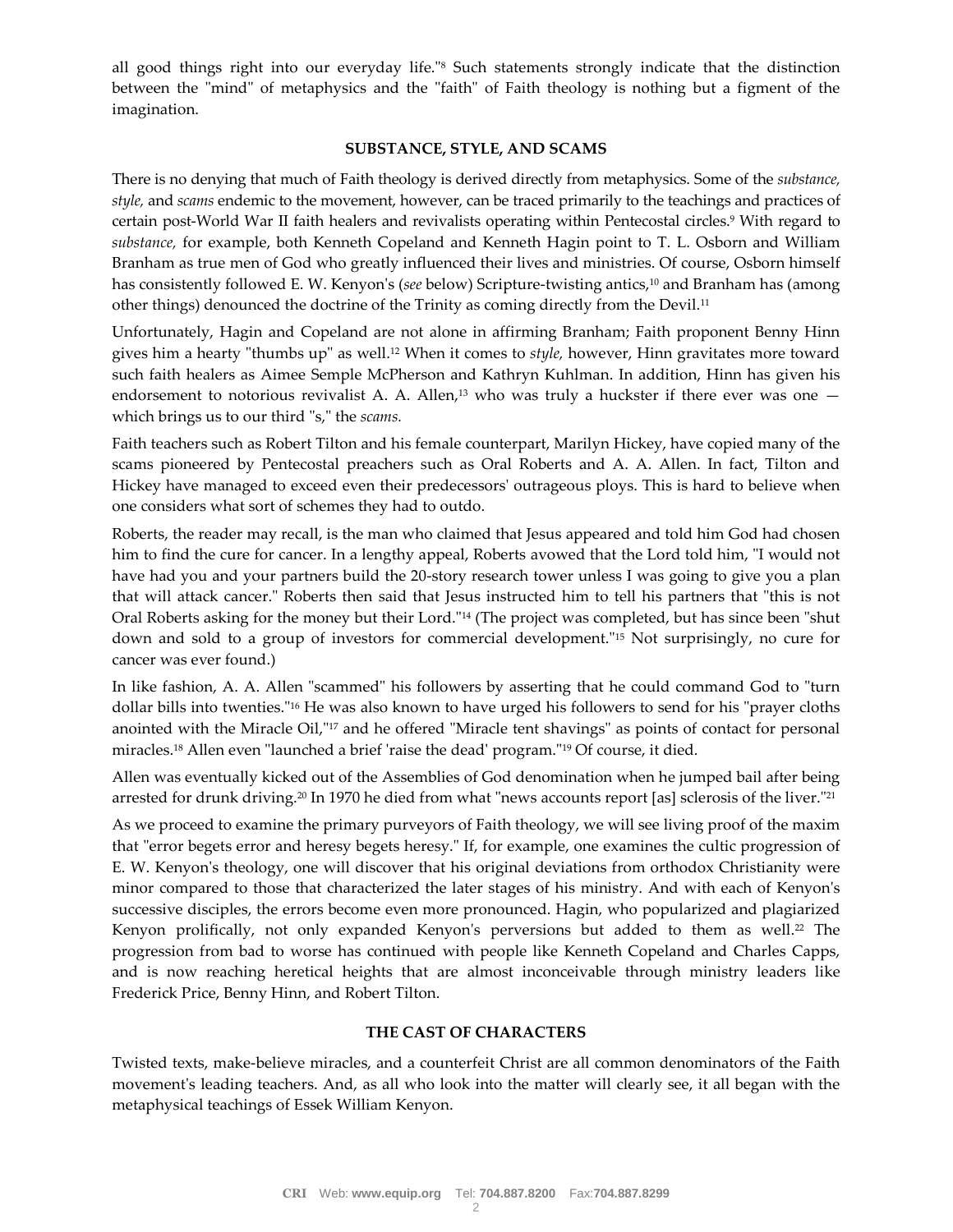#### **Essek William Kenyon**

Essek William Kenyon, whose life and ministry were enormously impacted by such cults as Science of Mind, the Unity School of Christianity, Christian Science, and New Thought metaphysics,<sup>23</sup> is the true father of the modern-day Faith movement. Many of the phrases popularized by present-day prosperity preachers, such as "What I confess, I possess," were originally coined by Kenyon. Kenneth Hagin, to whom we next turn our attention, plagiarized much of Kenyon's work, including the statement, "Every man who has been 'born again' is an Incarnation, and Christianity is a miracle. The believer is as much an Incarnation as was Jesus of Nazareth."<sup>24</sup>

#### **Kenneth E. Hagin**

As I thoroughly demonstrate in my book *Christianity in Crisis* (Harvest House, 1993), Kenneth Hagin takes Kenyon's theology from bad to worse. Not only does he boast of alleged visits to heaven and hell, he recounts numerous out-of-body experiences (OBEs) on the earth as well.

On one occasion, Hagin claims he was in the middle of a sermon when, suddenly, he was transported back in time. He ended up in the back seat of a car and watched as a young woman from his church committed adultery with the driver. The entire experience lasted about fifteen minutes, after which Hagin abruptly found himself back in church, summoning his parishioners to prayer.<sup>25</sup>

Despite his propensity for telling tall tales and describing false visions, virtually every major Faith teacher has been impacted by Hagin — including such "luminaries" as Frederick K. C. Price and Kenneth Copeland.

#### **Kenneth Copeland**

Kenneth Copeland got his start in ministry as a direct result of memorizing Hagin's messages. It wasn't long before he had learned enough from Hagin to establish his own following. To say his teachings are heretical would be an understatement — *blasphemous* is more like it. Copeland brashly pronounces God to be the greatest failure of all time, boldly proclaims that "Satan *conquered* Jesus on the Cross" (emphasis in original),<sup>26</sup> and describes Christ in hell as an "emaciated, poured out, little, wormy spirit."<sup>27</sup>

Yet, despite such statements, Benny Hinn ominously warned that "those who attack Kenneth Copeland are attacking the very presence of God!"<sup>28</sup>

## **Benny Hinn**

Benny Hinn is one of the fastest rising stars on the Faith circuit. According to an October 5, 1992 article in *Christianity Today,* sales of his books in the last year-and-a-half have exceeded those of James Dobson and Charles Swindoll combined.<sup>29</sup> While claiming to be "under the anointing," Hinn has uttered some of the most "off-the-wall" statements imaginable — including the claim that the Holy Spirit revealed to him that women were originally designed to give birth out of their sides.<sup>30</sup>

Hinn also admits to frequenting the graves of both Kathryn Kuhlman and Aimee Semple McPherson to get the "anointing" from their bones.<sup>31</sup> Despite his outrageous antics, Hinn has somehow managed to gain wide acceptance and visibility within the evangelical Christian church. His platform on the Trinity Broadcasting Network (TBN), as well as his promotion by a mainstream Christian publisher (Thomas Nelson), have catapulted him into prime-time visibility.

Whether Hinn is referring to his family history or his rendezvous with the Holy Spirit, fantasy is often passed on as fact. A case in point are the thousands of "documented" healings claimed by Hinn. Recently, he sent me three examples — presumably, the cream of the crop — as proof of his miracle-working power. One of the cases involved a man who was supposedly healed of colon cancer. A medically naive person reading the pathology report may well see the notation "no evidence of malignancy" and be duped into thinking that a bona fide healing had indeed taken place. CRI's medical consultant, Dr. Preston Simpson, however, was not fooled by the report. His investigation revealed that the colon tumor in question was *surgically removed* rather than miraculously healed. The other two cases had comparably serious problems.<sup>32</sup>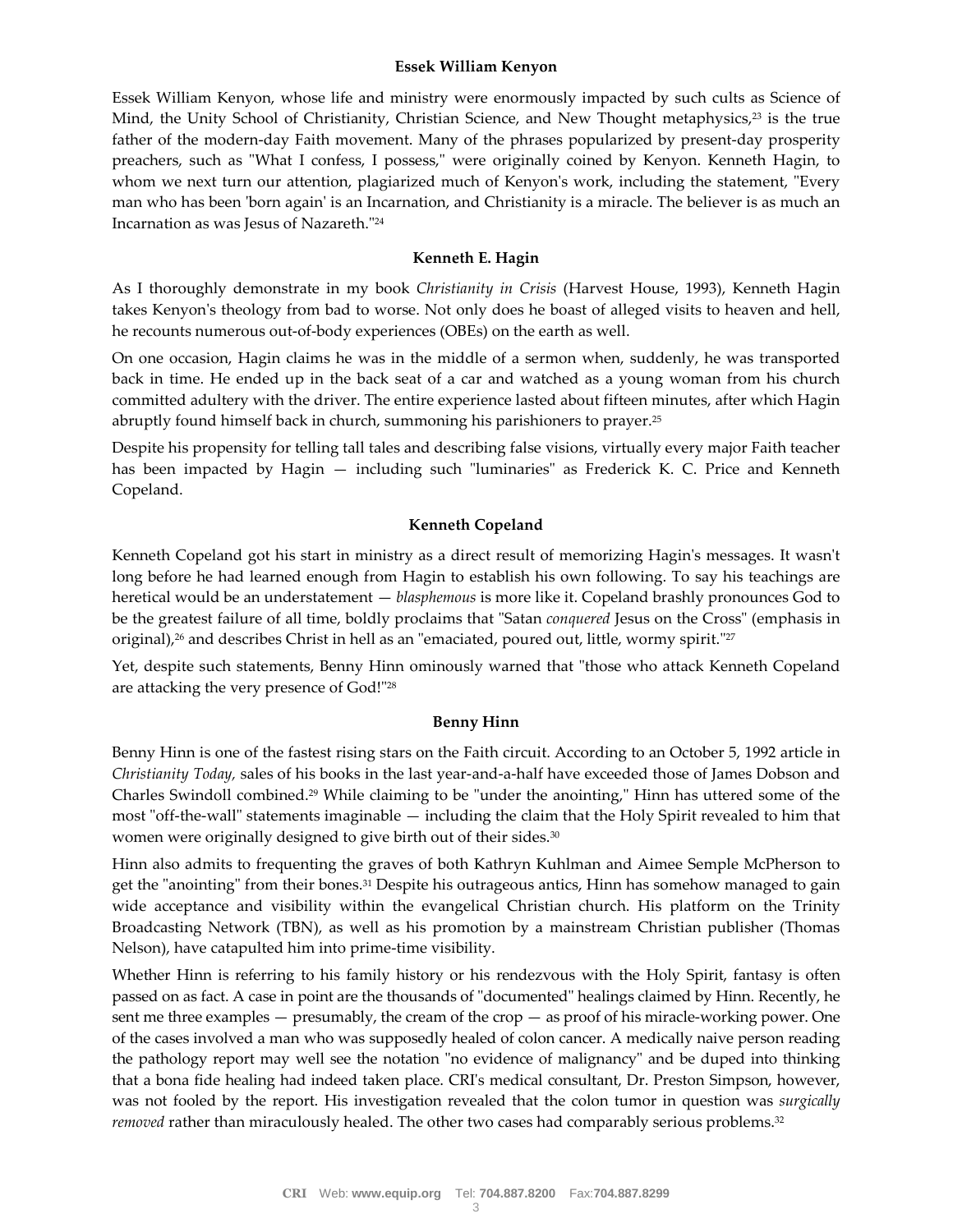## **Frederick K. C. Price**

Fred Price is the most notable of a growing number of black prosperity preachers. His church in Los Angeles now claims some 16,000 members. He is seen nationally on television and has referred to himself as the "chief exponent of Name It and Claim It."<sup>33</sup> Price has added his own unique twists to Faith theology by asserting that Jesus took on the nature of Satan *prior* to the crucifixion<sup>34</sup> and by claiming that the Lord's Prayer is not for Christians today.<sup>35</sup> Despite telling his followers that he doesn't allow sickness in his home, Price's wife has been treated for cancer in her pelvic area.<sup>36</sup> Referring to his wealth, Price says the reason he drives a Rolls Royce is that he is following in Jesus' steps.<sup>37</sup>

#### **John Avanzini**

John Avanzini is billed by his Faith peers as a recognized authority on biblical economics. The truth, however, is that Avanzini is an authority on perverting Scripture as a means to picking the pockets of the poor. He has honed his craft into such an art form that when Faith teachers need money, they inevitably call on "Brother John." Armed with a bag full of Bible-twisting tricks, he tells the unsuspecting that "a greater than a lottery has come. His name is Jesus!"<sup>38</sup>

According to Avanzini, if Jesus was rich, we should be rich as well. Thus, he recasts Christ into a mirror image of himself — complete with designer clothes, a big house, and a wealthy, well-financed advance team.<sup>39</sup> Thinking otherwise, Avanzini claims, will prevent Christians from reaping the prosperity God has laid out for them.<sup>40</sup>

Avanzini runs the gamut from teaching people how to get their hands on the "wealth of the wicked" to what might best be described as his "hundredfold hoax."<sup>41</sup> When it comes to fleecing God's people, few can match the effectiveness of John Avanzini. There is an exception, however; his name is Robert Tilton.

#### **Robert Tilton**

Robert Tilton hit the big time as a fisher of funds by developing a religious infomercial called *Success-N-Life.* It all began when he traveled to Hawaii to hear from the Lord. Says Tilton, "If I'm going to go to the cross, I'm going to go in a pretty place. Not some dusty place like Jerusalem. That's gravel is all that place is."<sup>42</sup> While languishing in his exotic wilderness, Tilton "realized his mission was to persuade the poor to give what they could to him  $-$  as God's surrogate  $-$  so they too could be blessed." $43$ 

Then, one day, Tilton tuned in to television and turned on to Dave Del Dotto's real estate infomercials. The rest is history. Tilton used what he saw as a prototype<sup>44</sup> for building an empire that takes in as much as \$65 million per year.<sup>45</sup>

It now appears that Tilton's ill-gotten gains may dwindle rapidly amid reports of scandal and a variety of lawsuits.<sup>46</sup> Responding to charges from ABC's *Prime Time Live* that the prayer request letters he promises to pray over end up in dumpsters, Tilton claims, "I laid on top of those prayer requests so much that the chemicals actually got into my bloodstream, and . . . I had two small strokes in my brain."<sup>47</sup>

## **Marilyn Hickey**

Marilyn Hickey, much like Tilton, employs a broad range of tactics to manipulate followers into sending her money. Among her many ploys are anointed prayer cloths, ceremonial breastplates, and ropes that can be used as points of contact. In one of her appeal letters, Hickey promises she will slip into a ceremonial breastplate, "press your prayer request to my heart," and "place your requests on my shoulders"  $-$  all for a suggested donation.<sup>48</sup>

For the most part, Hickey's tricks and teachings are recycled from other prosperity peddlers like Tilton, Hagin, and Copeland. Her message is peppered with such Faith jargon as "the God-kind of faith," "confession brings possession," and "receiving follows giving."

## **Paul Yonggi Cho (David Cho)**

Paul Yonggi Cho — pastor of the world's largest church, located in Seoul, South Korea — claims to have received his call to preach from Jesus Christ Himself, who supposedly appeared to him dressed like a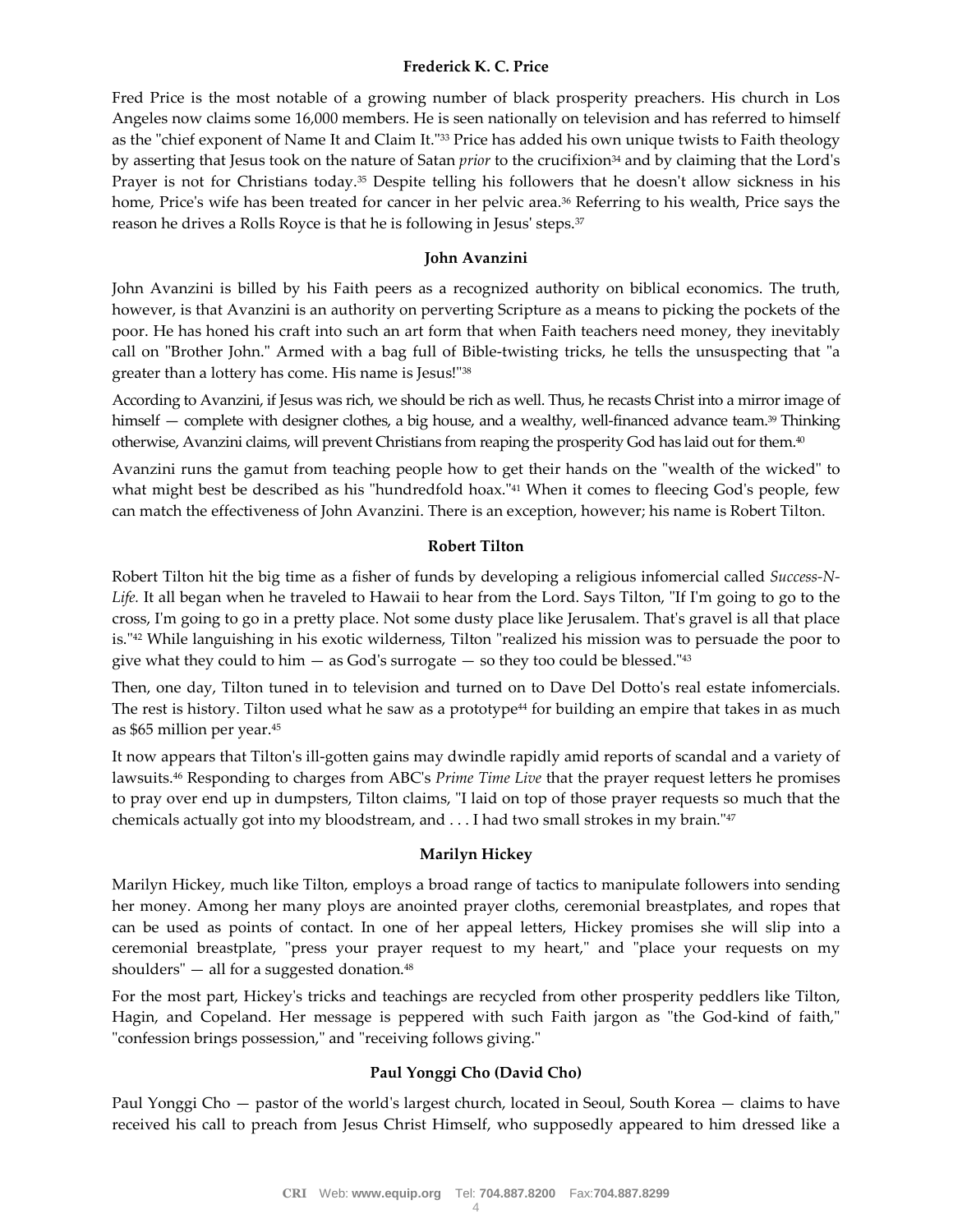fireman.<sup>49</sup> Cho has packaged his faith formulas under the label of "fourth dimensional power."<sup>50</sup> He is well aware of his link to occultism, arguing that if Buddhists and Yoga practitioners can accomplish their objectives through fourth dimensional powers, then Christians should be able to accomplish much more by using the same means.<sup>51</sup> In case one is tempted to confuse the size of Cho's following with the truth of his teachings, let me point out that the Buddhist version of "name it and claim it" (Nichiren Shoshu Buddhism) has an even larger following than does Cho.<sup>52</sup>

Cho recently made the news by changing his name from Paul to David. As Cho tells the story, God showed him that Paul Cho had to die and David Cho was to be resurrected in his place. According to Cho, God Himself came up with his new name.<sup>53</sup>

# **Charles Capps**

Charles Capps was ordained as a minister in the International Convention of Faith Churches and Ministers by Kenneth Copeland and derived his teachings directly from Kenneth Hagin. This unfortunate combination has led Capps to make some of the most blasphemous statements in Faith lore. Capps has gone so far as to teach that Jesus was the product of God's positive confession: "This is the key to understanding the virgin birth. God's Word is full of faith and spirit power. God spoke it. God transmitted that image to Mary. She received the image inside of her....The embryo that was in Mary's womb was nothing more than the Word of God....She conceived the Word of God."<sup>54</sup>

Capps not only preaches the blasphemous, he also preaches the ridiculous. For example, he claims that if someone says, "I'm just dying to do that" or "That just tickled me to death," their statements may literally come true (i.e., they may *die*). According to Capps, this is precisely why the human race now lives only about seventy years instead of 900 years, as was the case with Adam.<sup>55</sup>

# **Jerry Savelle**

Jerry Savelle has made his fortune by mimicking virtually all of the Faith teachers mentioned above. His greatest claim to fame, however, may well be his ability to mimic Kenneth Copeland. In fact, Savelle appears to be an exact duplicate of Copeland. Savelle demonstrates a total lack of biblical acumen, as he blindly regurgitates virtually every heresy in the Faith movement.

With regard to health, Savelle boasts that sickness and disease cannot enter his world.<sup>56</sup> As for wealth, he says that words can speak your world into existence.<sup>57</sup> Savelle now peddles his books and tapes to thirtysix countries at the astonishing rate of some 300,000 copies per year.

## **Morris Cerullo**

Morris Cerullo claims that he gave up a driving ambition to be the governor of New Jersey in order to become a minister of the gospel.<sup>58</sup> He purports to have first met God at the tender age of eight. Since then his life has been one mind-blowing experience after another: he says he was taught by leading rabbis;<sup>59</sup> led out of a Jewish orphanage by two angelic beings;<sup>60</sup> transported to heaven for a face-to-face meeting with God;<sup>61</sup> and told he would be capable of revealing the future.<sup>62</sup>

On one occasion, Cerullo informed his audience, "You're not looking at Morris Cerullo — you're looking at God. You're looking at Jesus."<sup>63</sup> Not only is Cerullo a master of make-believe, he is also a master of manipulation. Claiming that God was directly speaking through him, Cerullo uttered, "Would you surrender your pocketbooks unto Me, saith God, and let me be the Lord of your pocketbooks....Yea, so be thou obedient unto my voice."<sup>64</sup>

## **Paul Crouch**

Paul Crouch and his wife, Jan, are the founders of the Trinity Broadcasting Network, which today has an estimated net worth of half a billion dollars. As Crouch himself puts it, "God has, indeed, given us the MOST POWERFUL VOICE in the history of the WORLD."<sup>65</sup> Unfortunately, this voice is being used to promote teachings straight from the kingdom of the cults. Crouch's influence has become so vast that he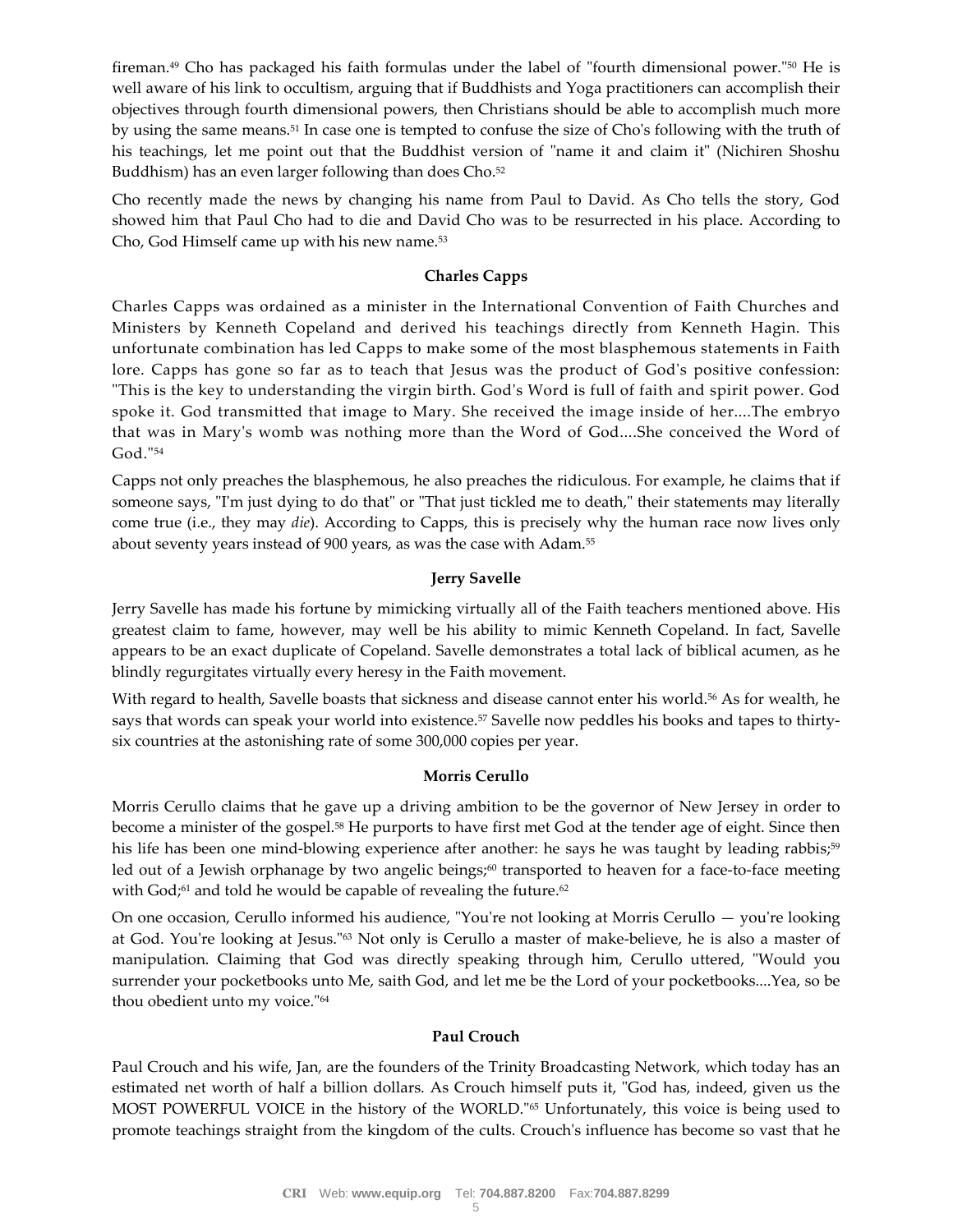can now raise as much as \$50 million during a single "Praise-a-Thon." What many of the well-intentioned Christians who support TBN do not know, however, is that part of this money goes to promoting cultic groups and individuals who not only deny the Trinity but claim that this essential of Christianity is a pagan doctrine.<sup>66</sup> It is indeed ironic that a broadcasting network called "Trinity" would promote anti-Trinitarian doctrine.

To those who would speak out against the false teachings proliferated on his network, Crouch has this to say: "I think they're damned and on their way to hell; and I don't think there's any redemption for them."<sup>67</sup> Shortly after I met with Crouch to prove that the Faith movement compromises essential Christian doctrine, Crouch looked into the lens of the television camera and angrily declared, "If you want to criticize Ken Copeland for his preaching on faith, or Dad Hagin, get out of my life! I don't even want to talk to you or hear you. I don't want to see your ugly face. Get out of my face, in Jesus' name."<sup>68</sup>

Sadly, Crouch refers to the Faith message as a "revival of truth . . . restored by a few precious men."<sup>69</sup>

#### **GENETIC DEFECT?**

The Faith movement was spawned by the unholy marriage of 19th-century New Thought metaphysics with the flamboyance and abuses of post-World War II revivalism. It should therefore come as no surprise that its doctrine and practices are palpably unbiblical. Yet, some charge that critics of the movement are guilty of committing a logical error known as the *genetic fallacy* — "that is, rejecting an assumption because of where it comes from rather than disproving the argument."<sup>70</sup>

While the charge appears formidable, it is in fact defective. For it assumes that the criticisms against the Faith movement are made primarily if not solely on the basis of its historical roots. In truth, the bulk of critical evaluations are leveled directly against the unbiblical teachings of the movement's leading proponents today.<sup>71</sup> Historical discussions have, for the most part, served to place the phenomenon in its proper context.<sup>72</sup>

Now that we've dug up the roots and sampled the topsoil of the Faith movement, we are ready to take a penetrating look at its ripened fruit. Part Two of this article will do just that, by systematizing and critiquing the theology of the movement's premier preacher of another gospel.

## **NOTES**

- 1. This article is adapted from chapter two of my forthcoming book, *Christianity in Crisis* (Harvest House). Part Two in this series will be an article specially written for the *Christian Research Journal*.
- 2. *See,* for example, Phineas P. Quimby, quoted in *The Quimby Manuscripts,* ed. Horatio W. Dresser (New Hyde Park, NY: University Books, 1969 [orig. 1921]), 32-35, 61, 165, 186, 279, 295. Quimby's writings in this book were taken from his manuscripts dating between 1846 and 1865. Note the striking parallel in Kenneth Hagin's remark: "It makes a great deal of difference what one thinks....The reason they [sick people] are not getting healed is that they are thinking wrong." (Kenneth E. Hagin, *Right and Wrong Thinking* [Tulsa, OK: Kenneth Hagin Ministries, 1978], 19.)
- 3. New Thought writer Warren Felt Evans (1817-1889) is one such example. *See* Charles S. Braden, *Spirits in Rebellion* (Dallas: Southern Methodist University Press, 1970), 121-23.
- 4. *See,* for example, Claude Bristol, *The Magic of Believing* (New York: Prentice-Hall, 1948), 122; H. Emilie Cady, *Lessons in Truth* (Unity Village, MO: Unity Books, n.d.), 41:9, 43:17, 45:25, 46:31, 48:40-42, 51:6, 52:9, 53:11, 55:22, 57:32; Mary Baker Eddy, *Science and Health with Key to the Scriptures* (Boston: The First Church of Christ, Scientist, 1971 [orig. 1875]), 376:21-27; Charles Fillmore, *Prosperity* (Lee's Summit, MO: Unity Books, 1967), 103-4; and Ernest Holmes, *How to Use the Science of Mind* (New York: Dodd, Mead and Co., 1950), 39-45.
- 5. Warren Felt Evans, *Mental Medicine: A Treatise on Medical Psychology,* 15th ed. (Boston: H. H. Carter & Co., 1873 [orig. 1885]), 152; quoted in Braden, 121.
- 6. Warren Felt Evans, *Esoteric Christianity and Mental Therapeutics* (Boston: H. H. Carter & Karrick, 1886), 152; quoted in Braden, 122-23.
- 7. Cady, 56:30; cf. Holmes, 72, 78.
- 8. Cady, 52:8.
- 9. For a fine historical treatment of the healing revivalists, *see* David Edwin Harrell, Jr., *All Things Are Possible: The Healing and Charismatic Revivals in Modern America* (Bloomington, IN: Indiana University Press, 1975). A number of the healing revivalists' unsound teachings and practices can be found in the ministries of their predecessors — most notably John Alexander Dowie, Maria B. Woodworth-Etter, Smith Wigglesworth, F. F. Bosworth, and Thomas Wyatt.
- 10. Osborn's indebtedness to both Kenyon and faith healer F. F. Bosworth (another "Kenyonite") is mentioned in T. L. Osborn, *Healing the Sick,* 23d ed. (Tulsa, OK: Osborn Foundation, 1959), 6, 203, 205. Cf. Richard M. Riss, "Kenyon, Essek William,"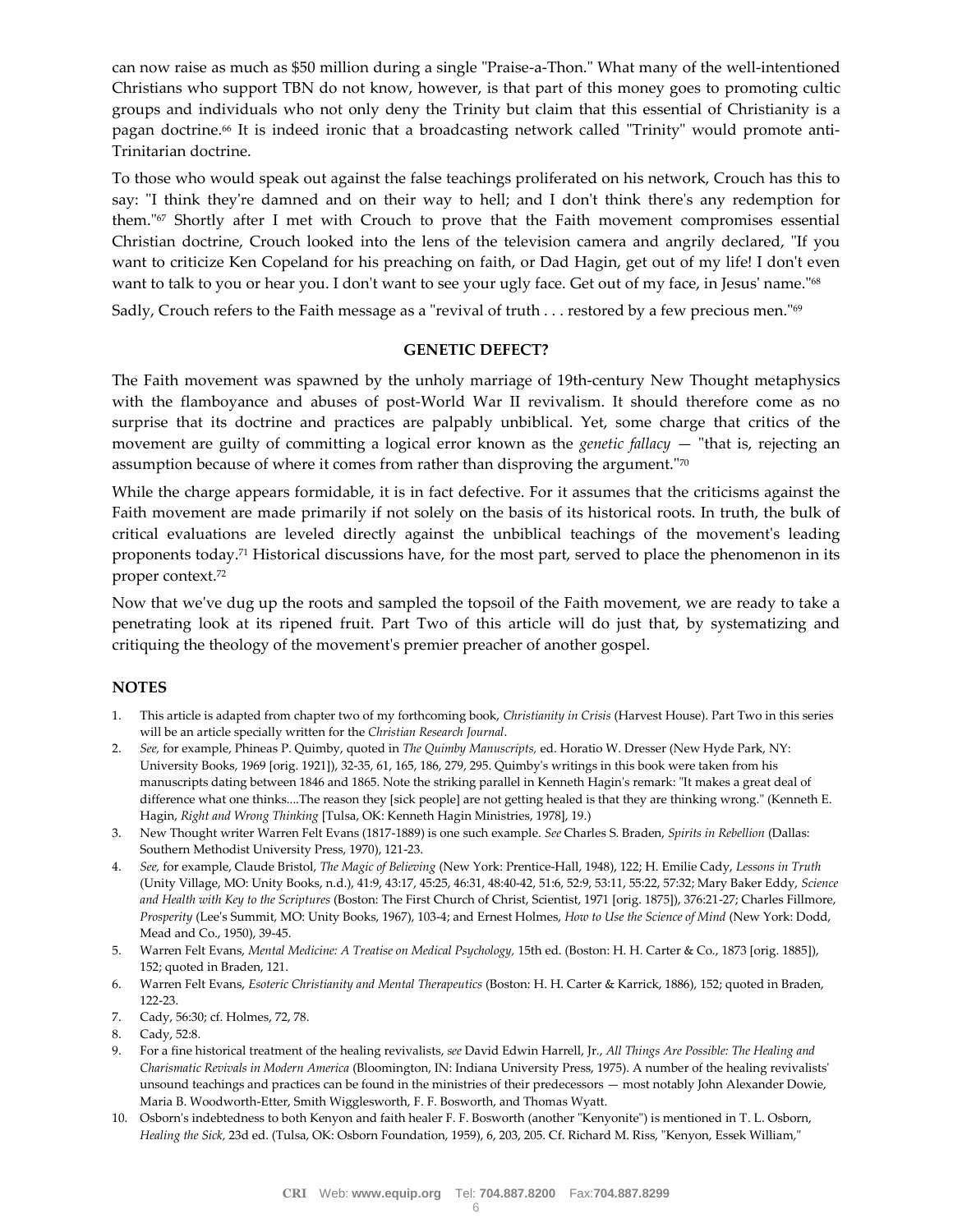*Dictionary of Pentecostal and Charismatic Movements,* ed. Stanley Burges, Gary B. McGee, and Patrick H. Alexander (Grand Rapids: Regency/Zondervan, 1988), 517; and Don Gossett and E. W. Kenyon, *The Power of the Positive Confession of God's Word* (Blaine, WA: Don & Joyce Gossett, 1979), 3.

- 11. William Marrion Branham, "Revelation Chapter Four #3 (Throne Of Mercy and Judgment)" (Jeffersonville, IN: Voice of God Recordings, 1961), audio tape #61-0108, side 2; cf. William Marrion Branham, *Footprints on the Sands of Time: The Autobiography of William Marrion Branham, Part Two* (Jeffersonville, IN: Spoken Word Publications, 1975), 606-7.
- 12. Benny Hinn, *Praise the Lord* (television program), Trinity Broadcasting Network (TBN), 12 April 1991.
- 13. Benny Hinn, *Praise the Lord,* TBN, 16 April 1992.
- 14. Quoted in Russell Chandler, "Talked with Jesus, Evangelist Says," *Los Angeles Times,* 3 February 1983, 3,16
- 15. Clark Morphew, "What's to Become of Oral Roberts' City of Faith?" *St. Paul Pioneer Press,* 27 June 1992; reprinted in *The Christian News,* 20 July 1992, 2.
- 16. A. A. Allen, *The Secret to Scriptural Financial Success* (Miracle Valley, AZ: A. A. Allen Publications, 1953); quoted in Harrell, 75.
- 17. A. A. Allen, "Miracle Oil Flows at Camp Meeting," *Miracle Magazine,* June 1967, 6-7; quoted in Harrell,200.
- 18. Reported in "New Revival Tent Dedicated in Philadelphia," *Miracle Magazine,* September 1967, 15; quoted in Harrell, 200.
- 19. *See* Harrell, 199.
- 20. *Ibid.,* 70-71.
- 21. *Ibid.,* 202. One writer describes Allen's cause of death as "cirrhosis" of the liver (*see* Gary L. Ward, "Allen, Asa Alonzo," in J. Gordon Melton, *Religious Leaders of America* [Detroit: Gale Research, 1991], 9).
- 22. *See* D. R. McConnell, *A Different Gospel* (Peabody, MA: Hendrickson Publishers, 1988), 3-14.
- 23. *See* McConnell, 24-56.
- 24. E. W. Kenyon, *The Father and His Family,* 17th ed. (Lynnwood, WA: Kenyon's Gospel Publishing Society, 1964), 100; cf. Kenneth E. Hagin, "The Incarnation," *The Word of Faith,* December 1980, 14.
- 25. Kenneth E. Hagin, *The Glory of God* (Tulsa, OK: Kenneth Hagin Ministries, 1987), 13-15.
- 26. Kenneth Copeland, *Holy Bible: Kenneth Copeland Reference Edition* (Fort Worth, TX: Kenneth Copeland Ministries, 1991), 129.
- 27. Kenneth Copeland, *Believer's Voice of Victory* (television program), TBN, 21 April 1991.
- 28. Benny Hinn, *Benny Hinn* (television program), TBN, 8 June 1992.
- 29. Randy Frame, "Same Old Benny Hinn, Critics Say," *Christianity Today,* 5 October 1992, 52.
- 30. Benny Hinn, "Our Position In Christ #5 An Heir of God" (Orlando, FL: Orlando Christian Center, 1990), audio tape #A031190-5, side 2.
- 31. Benny Hinn, "Double Portion Anointing, Part #3" (Orlando Christian Center, n.d.), audio tape #A031791-3, sides 1 and 2. This sermon was also aired on TBN (7 April 1991).
- 32. *See* the concluding section of my book, *Christianity in Crisis.*
- 33. Frederick K. C. Price, "Name It and Claim It! What Saith the WORD? . . ," *Ever Increasing Faith Messenger,* Summer 1989, 2.
- 34. Frederick K. C. Price, "Identification #3" (Inglewood, CA: Ever Increasing Faith Ministries, 1980), audio tape #FP545, side 1.
- 35. Frederick K. C. Price, personal correspondence, 14 October 1992.
- 36. Pat Hays, "Betty Price Speaks at 1991 'Wisdom from Above' Luncheon," *Ever Increasing Faith Messenger,* Winter 1992,12-13.
- 37. Frederick K. C. Price, *Ever Increasing Faith* (television program), TBN, 9 December 1990, available from Crenshaw Christian Center, Inglewood, CA (audio tape #CR-A2).
- 38. John Avanzini, *Praise-a-Thon* (television program), TBN, April 1991.
- 39. John Avanzini, "Was Jesus Poor?" *Believer's Voice of Victory,* July/August 1991, 6-7; cf. *Believer's Voice of Victory* (television program), TBN, 20 January 1991, and *Praise the Lord,* TBN, 1 August 1989.
- 40. Avanzini, "Was Jesus Poor?" 6.
- 41. *See,* for example, John Avanzini, *Praise-a-Thon,* TBN, 5 November 1990. According to the so-called hundredfold principle, those who financially support the Faith teachers will get back 100 times the amount (a hundredfold) of their original donation.
- 42. Scott Baradell, "Robert Tilton's Heart of Darkness," *Dallas Observer,* 6 February 1992, 19-20.
- 43. *Ibid.,* 18.
- 44. *Ibid.,* 13.
- 45. Nancy St. Pierre, "Tilton's Wife Tells of Finances," *Dallas Morning News,* 5 March 1992, 1A, 7A; and Terry Box, "Tax Appraiser Is Scrutinizing Tilton's Church," *Dallas Morning News,* 22 March 1992, 1A. Cf. Trinity Foundation (Dallas) release, "Does Word of Faith = Wheel of Fortune?" 9 December 1991; and Terry Box, "Backers Think Tilton Will Endure," *Dallas Morning News,* 16 February 1992, 1A, 12A-13A.
- 46. At least two of these suits involve widows who have each filed a \$40-million claim against Tilton's healing ministry for sending letters seeking donations and promising to heal their already-dead husbands (*see* Risa Robert, "Tilton Sent Dead Man 'Personal' Mail," *Tulsa Tribune,* 27 February 1992, 7A; and Nancy St. Pierre, "2nd Widow Sues Tilton over Letters," *Dallas Morning News,* 18 March 1992, 28A).
- 47. Robert Tilton, *Success-N-Life,* 22 November 1991. Tilton has also alleged that the dumpster full of prayer requests found by ABC was actually planted by enemies to discredit him (*see* Christopher Lee, "Tilton's Wife Defends Ministry, Blasts TV Expose of Husband," *Dallas Morning News,* 25 November 1991, 1A, 12A).
- 48. Marilyn Hickey Ministries, direct-mail piece, on file.
- 49. Dwight J. Wilson, "Cho, Paul Yonggi," *Dictionary of Pentecostal and Charismatic Movements,* 161.
- 50. According to Cho, the material world makes up the first three dimensions, which is under the control of the fourth dimension — the spirit.
- 51. Paul Yonggi Cho, *The Fourth Dimension,* vol. 1 (South Plainfield, NJ: Bridge Publishing, 1979), 37, 41.
- 52. *See* John Weldon, "Nichiren Shoshu Buddhism: Mystical Materialism for the Masses," *Christian Research Journal,* Fall 1992, 8-13.
- 53. Paul Yonggi Cho interviewed by C. Peter Wagner, "Yonggi Cho Changes His Name," *Charisma & Christian Life,* November 1992, 80.